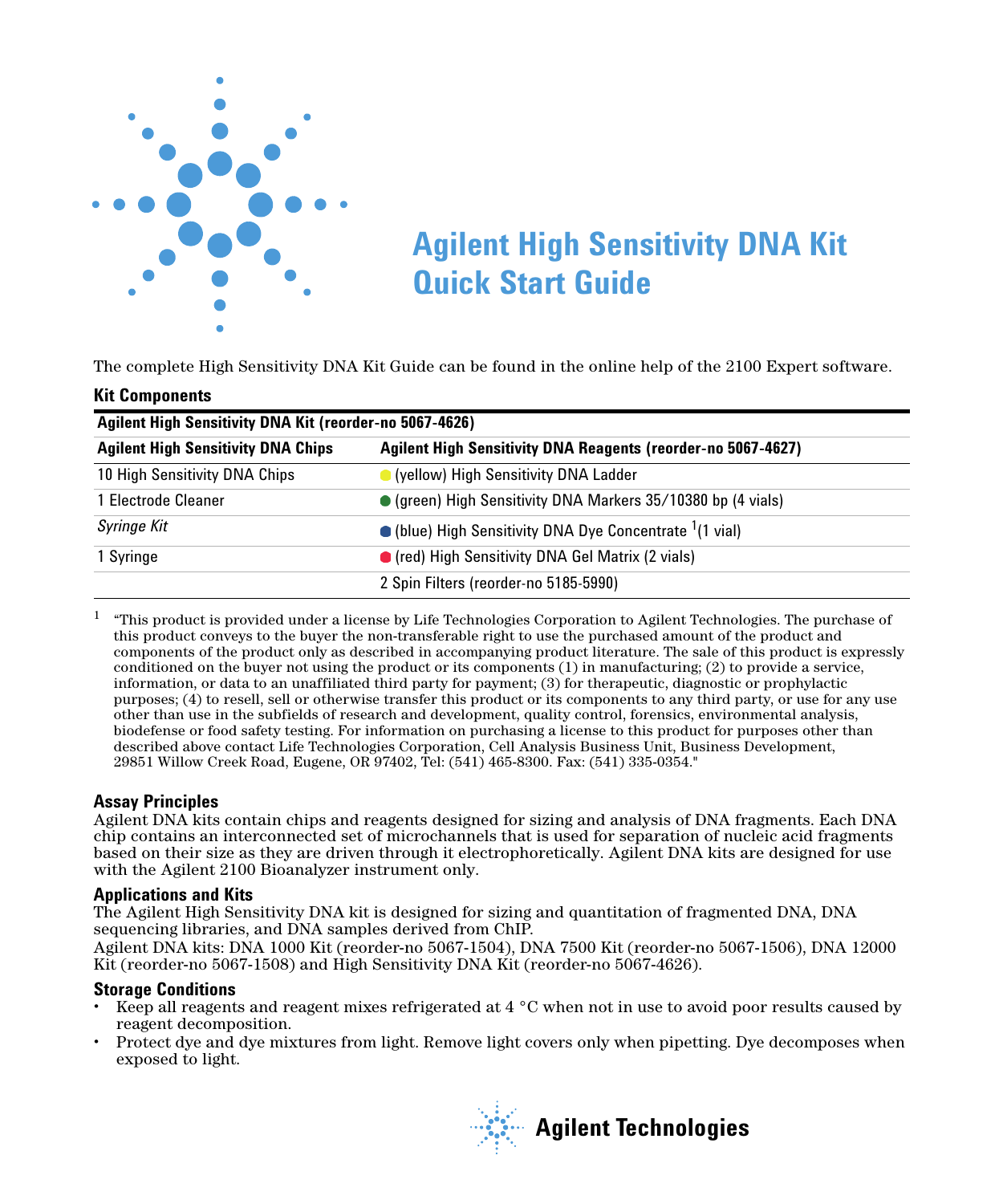# **Equipment Supplied with the Agilent 2100 Bioanalyzer System**

- **•** Chip priming station (reorder-no 5065-4401)
- **•** IKA vortex mixer

## **Additional Material Required (Not Supplied)**

- **•** Pipettes (10 μL, 100 μL and 1000 μL) with compatible tips (filter-free, non-autoclaved tips)
- **•** 0.5 mL low-bind microcentrifuge tubes for sample preparation
- **•** Microcentrifuge (> 13000g)

#### **Sample Preparation**

NGS sheared DNA or libraries: For accurate determination of DNA concentration, the total DNA in the samples must be between 100pg/μL to 10 ng/μL.

PCR samples: For accurate determination of DNA concentration, the total DNA in the sample must be between  $\bar{5}$  –  $500$ pg/µL.

If concentration of a sample is higher, dilute or use another Agilent DNA assay (DNA 1000, DNA 7500 or DNA 12000).

#### **Specifications**

| <b>Physical Specifications</b> |                                                    | <b>Analytical Specifications</b>          |                                                        |
|--------------------------------|----------------------------------------------------|-------------------------------------------|--------------------------------------------------------|
| <b>Type</b>                    | <b>Specification</b>                               | <b>Specification</b>                      | <b>Agilent High Sensitivity DNA</b><br>assay           |
| Analysis time                  | $45$ min                                           | Sizing range                              | $50 - 7000$ bp                                         |
| Samples per chip               | 11                                                 | Sizing resolution                         | $50 - 600$ bp: $\pm 10$ %<br>600 - 7000 bp: $\pm$ 20 % |
| Sample volume                  | 1 <sub>µ</sub>                                     | Sizing accuracy                           | ±10%                                                   |
| Kit stability                  | 4 months (see box for<br>storage temperatures)     | Sizing reproducibility                    | 5 % CV                                                 |
| Kit size                       | 10 chips<br>11 samples/chip<br>$= 110$ samples/kit | Quantitation accuracy <sup>1</sup>        | 20%                                                    |
|                                |                                                    | Quantitation reproducibility <sup>1</sup> | $50 - 2000$ bp: 15 % CV<br>2000 - 7000 bp: 10 % CV     |
|                                |                                                    | Quantitative range <sup>1</sup>           | $5 - 500$ pg/uL                                        |
|                                |                                                    | in sample                                 | Maximum salt concentration 10 mM Tris and 1 mM EDTA    |

 $1$  Determined using the respective DNA ladder as sample

# **Setting up the Chip Priming Station**

. **1** Replace the syringe:

- **a** Unscrew the old syringe from the lid of the chip priming station.
- **b** Release the old syringe from the clip. Discard the old syringe.
- **c** Remove the plastic cap of the new syringe and insert it into the clip.
- **d** Slide it into the hole of the luer lock adapter and screw it tightly to the chip priming station.

#### . **2** Adjust the base plate:

- **a** Open the chip priming station by pulling the latch.
- **b** Using a screwdriver, open the screw at the underside of the base plate.
- **c** Lift the base plate and insert it again in position C. Retighten the screw.

<span id="page-1-0"></span>

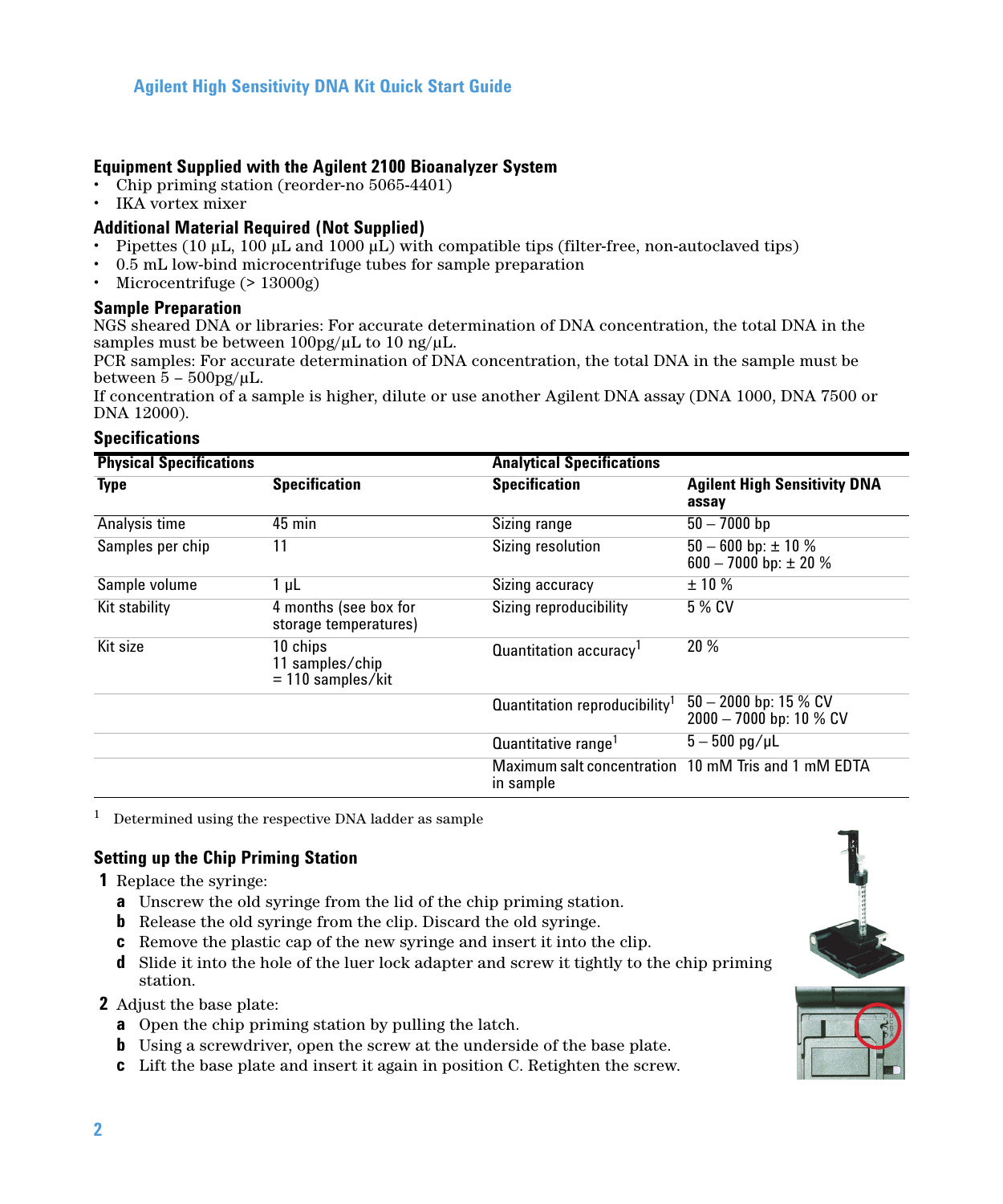- . **3** Adjust the syringe clip:
	- **a** Release the lever of the clip and slide it down to the lowest position.

# **Essential Measurement Practices**

- **•** Handle and store all reagents according to the instructions on the label of the individual box.
- **•** Avoid sources of dust or other contaminants. Foreign matter in reagents and samples or in the wells of the chip will interfere with assay results.
- **•** Keep all reagents and reagent mixes refrigerated at 4 °C when not in use.
- **•** Allow all reagents and samples to equilibrate to room temperature for 30 min before use.
- **•** Protect dye and dye mixtures from light. Remove light covers only when pipetting. The dye decomposes when exposed to light and this reduces the signal intensity.
- **•** Always insert the pipette tip to the bottom of the well when dispensing the liquid. Placing the pipette at the edge of the well may lead to poor results.
- **•** Use a new syringe and electrode cleaners with each new kit.
- **•** Use loaded chips within 5 min after preparation. Reagents might evaporate, leading to poor results.
- **•** Do not touch the Agilent 2100 Bioanalyzer during analysis and never place it on a vibrating surface.

# **Agilent High Sensitivity DNA Assay Protocol**

# **WARNING Handling DMSO**

**Kit components contain DMSO. Because the dye binds to nucleic acids, it should be treated as a potential mutagen and used with appropriate care.** 

- $\rightarrow$  Wear hand and eye protection and follow good laboratory practices when preparing and handling reagents and samples.
- $\rightarrow$  Handle solutions with particular caution as DMSO is known to facilitate the entry of organic molecules into tissues.

# **Preparing the Gel-Dye Mix**

- **1** Allow High Sensitivity DNA dye concentrate (blue  $\bullet$ ) and High Sensitivity DNA gel matrix (red  $\bullet$ ) to equilibrate to room temperature for 30 min.
- **2** Add 15  $\mu$ L of High Sensitivity DNA dye concentrate (blue  $\bullet$ ) to a High Sensitivity DNA gel matrix vial (red  $\bullet$ ).
- **3** Vortex solution well and spin down. Transfer to spin filter.
- **4** Centrifuge at 2240 g  $\pm$  20 % for 15 min. Protect solution from light. Store at 4 °C. Use prepared gel-dye mix within 6 weeks of preparation.